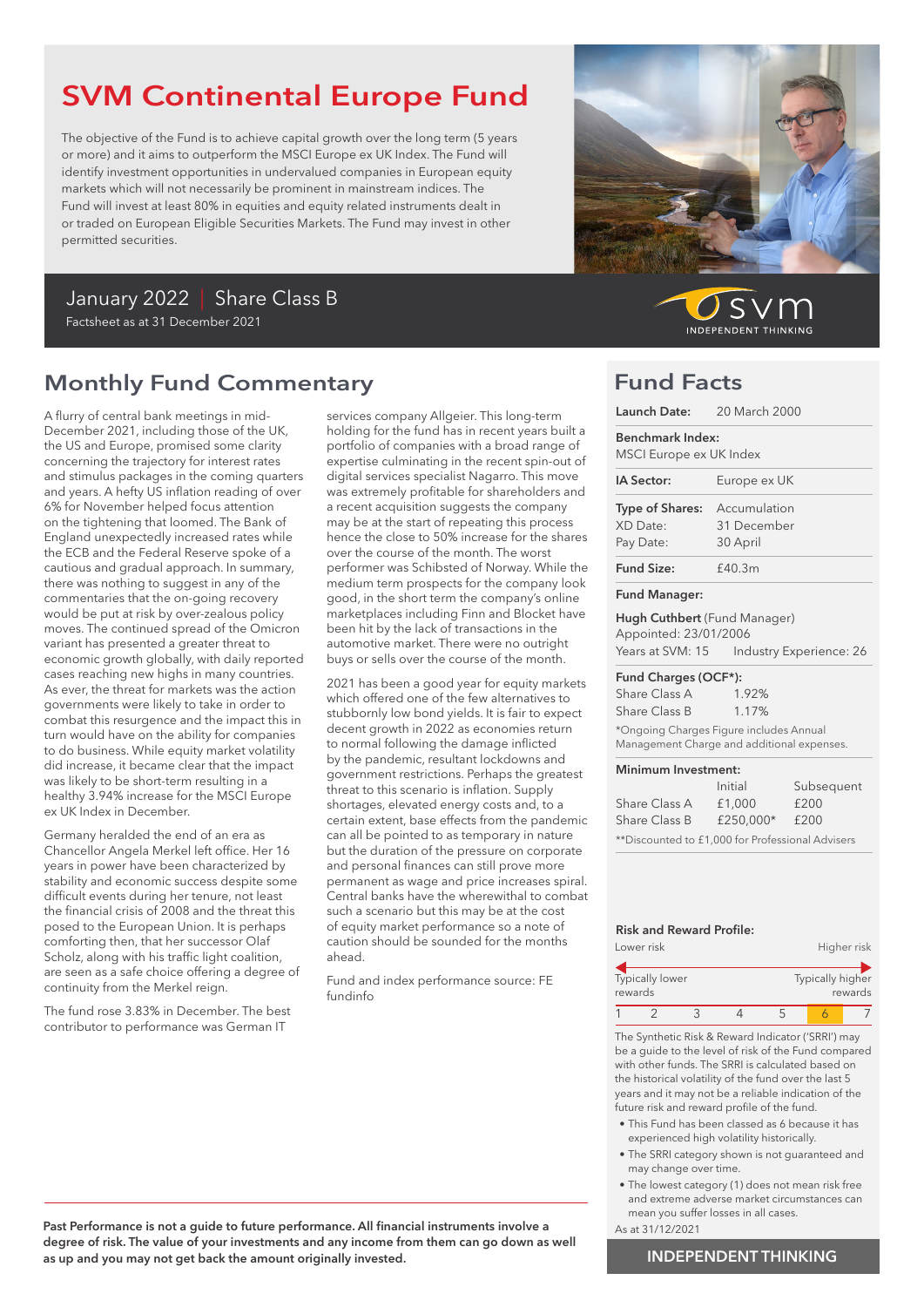# Portfolio Analysis

### Risk Baskets

To help understand the overall balance of the portfolio, stocks are allocated to one of eight risk groups: defensive, cyclical, stable financial, unstable financial, consumer cyclical, oil & gas, mining and finally technology. Most of these groups are self explanatory but financials deserve some clarity. All financials are inherently unstable, but in the main, Lloyd's underwriters and General Insurers take less balance sheet risk, so are relatively more stable than Banks or Life Assurers.

Seeing the portfolio broken down into these categories allows an understanding of how aggressive or defensive the overall portfolio is, and where risk is being taken.

| Consumer Cyclical  | 18.2 |  |
|--------------------|------|--|
| Defensive          | 17.8 |  |
| Technology         | 14.3 |  |
| Cyclical           | 13.2 |  |
| Unstable Financial | 12.9 |  |
| Stable Financial   | 11.6 |  |
| Oil & Gas          | 0.9  |  |
| Mining             | 0.0  |  |
| Cash               | 11.0 |  |
|                    |      |  |

| <b>Consumer Cyclical</b> | 18.2% |
|--------------------------|-------|
| Allgeier                 | 5.0   |
| Ipsos                    | 3.0   |
| Verallia                 | 2.7   |
| Aluflexpack              | 1.7   |
| Schibsted                | 14    |

| Cyclical          | 13.2% |
|-------------------|-------|
| Capgemini         | 3.1   |
| Dustin            | 29    |
| Rexel             | 2.5   |
| H+H International | 2.4   |
| Wienerberger      | 2.3   |

Oil & Gas 0.9% TotalEnergies 0.9

| 17.8% |
|-------|
| 3.4   |
| 3.0   |
| 2.8   |
| 2.6   |
| 1.7   |
|       |

| Unstable Financial | 12.9% |
|--------------------|-------|
| Banca Mediolanum   | 3.4   |
| Allianz            | 33    |
| AXA                | 3.2   |
| Mediobanca         | 3 O   |

Mining 0.0%

| Stable Einancial | 11601 |
|------------------|-------|
|                  |       |
| Nagarro          | 1.5   |
| Barco            | 1.9   |
| Crayon           | 2.5   |
| <b>SESA</b>      | 2.7   |

Technology 14.3% United Internet 3.5

| <b>Stable Financial</b> | 11.6% |
|-------------------------|-------|
| Patrizia                | 3.1   |
| Ringkjoebing            | 2.9   |
| S IMMO                  | 23    |
| <b>IFG</b> Immobilien   | 19    |
| Partners Group Holding  | 15    |

# This Month's Featured Stock

### Pirelli

With forecasted 2023 price earnings and EV/ EBITDA ratios of 10.6x and 7.6x respectively, Italian tyre manufacturer Pirelli offers a global brand at a rock bottom price. The discount, however, is not totally unjustified. The industry in which the company operates is cyclical and is regularly impacted by a volatile cost base.

While we would not argue against such observations the reality is not as clear cut. The overall tyre market is indeed highly susceptible to the gyrations in both the new and second hand car markets but Pirelli is far from a generic representation of the underlying market. Over

recent years the focus has been on a shift away from the low-end value market toward the high end and homologations with world beating brands such as Ferrari, McLaren and Lamborghini. Not only does this reduce the cyclicality but it also allows for increased pricing power resulting in better margins and a dampener for any cyclicality. This, of course, also means that management have the levers to combat raw material price pressure.

The answer to the low valuation therefore can perhaps be attributed to the company's balance sheet which does remain more highly geared

than many of its peers. While this remains an on-going risk, it is one that is well recognised by management and a rigorous cost cutting programme combined with a recovery in end markets results in a clear path for a substantial improvement.

While the nature of the industry means Pirelli is unlikely to ever gain a valuation premium to the market, we believe today's levels are simply too low for a company with this heritage and industrial position.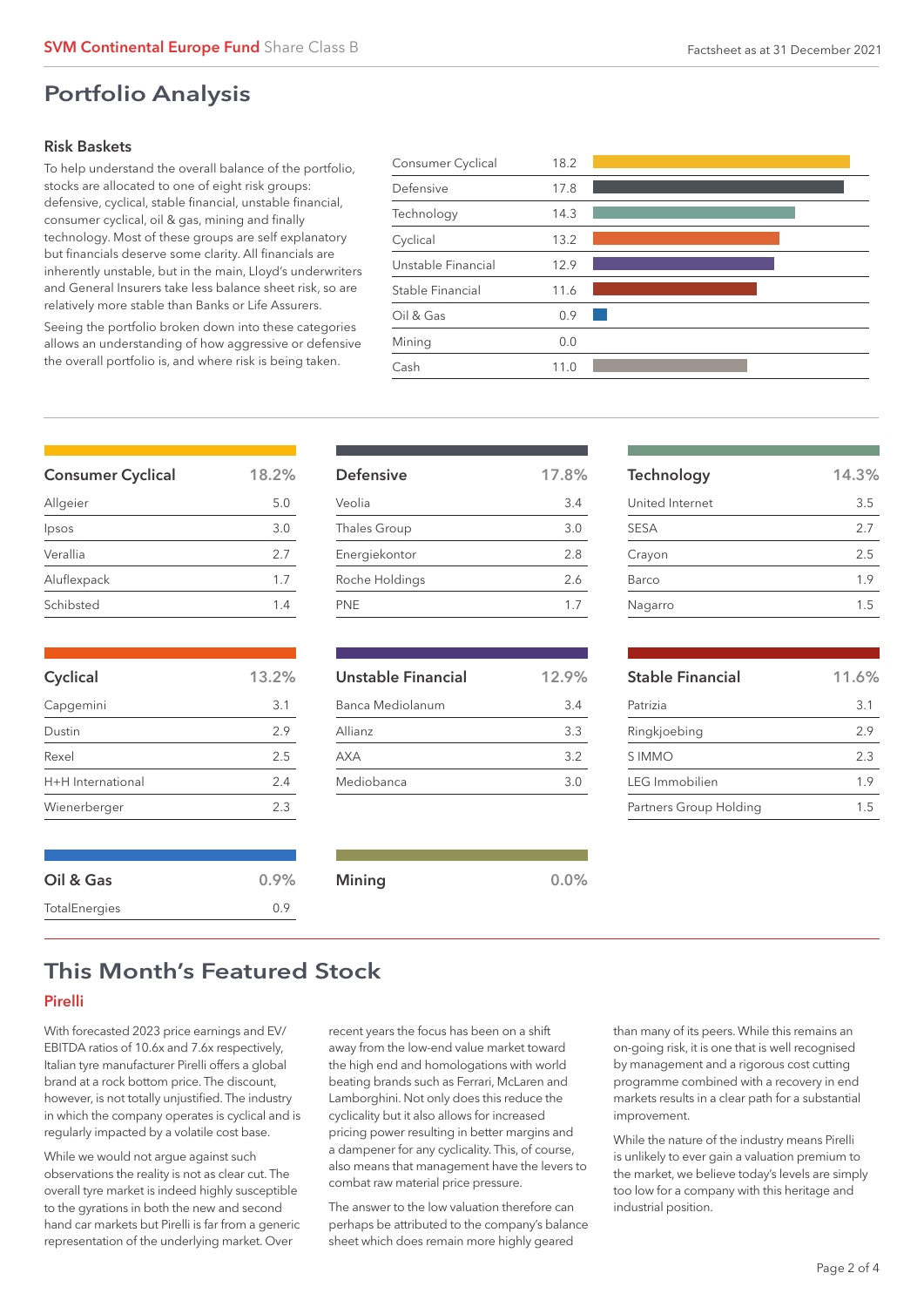# Portfolio Structure

As an unconstrained fund we invest in our highest conviction ideas irrespective of market capitalisation, country or sector. As a consequence The SVM Continental Europe Fund portfolio will vary considerably from the benchmark index and from other funds that are in the same IA sector.

| <b>Top 10 Holdings</b>  | (% ) |  |
|-------------------------|------|--|
| Allgeier                | 5.0  |  |
| United Internet         | 3.5  |  |
| Veolia                  | 3.4  |  |
| Banca Mediolanum        | 3.4  |  |
| Allianz                 | 3.3  |  |
| <b>AXA</b>              | 3.2  |  |
| Capgemini               | 3.1  |  |
| Patrizia                | 3.1  |  |
| <b>Thales Group</b>     | 3.0  |  |
| Ipsos                   | 3.0  |  |
| <b>Rest of Porfolio</b> | 66.1 |  |



| <b>Size Analysis</b>                        | $(\% )$ |
|---------------------------------------------|---------|
| $\blacksquare$ Mega Cap (> $\epsilon$ 50bn) | 10.1    |
| Large Cap (< $$50bn)$                       | 14.5    |
| $\blacksquare$ Mid Cap (< $\in$ 10bn)       | 49.7    |
| $\Box$ Small Cap (< $\in$ 1bn)              | 14.7    |
|                                             |         |

### Country Breakdown

|             | No. of Stocks  | (% ) |  |
|-------------|----------------|------|--|
| Germany     | 10             | 25.2 |  |
| France      | 9              | 23.4 |  |
| Italy       | 4              | 10.2 |  |
| Norway      | 4              | 6.2  |  |
| Switzerland | 3              | 5.8  |  |
| Sweden      | 3              | 5.4  |  |
| Denmark     | $\overline{2}$ | 5.3  |  |
| Austria     | 2              | 4.6  |  |
| Belgium     | 1              | 1.9  |  |
| Netherlands |                | 0.9  |  |



### Sector Breakdown (%)

| Financials                    | 17.2 |
|-------------------------------|------|
| Information Technology        | 16.6 |
| Industrials                   | 13.6 |
| <b>Communication Services</b> | 10.5 |
| <b>Materials</b>              | 9.2  |
| Real Estate                   | 7.3  |
| <b>Health Care</b>            | 5.3  |
| <b>Consumer Discretionary</b> | 4.1  |
| <b>Utilities</b>              | 3.4  |
| Energy                        | 0.9  |
| <b>Consumer Staples</b>       | 0.9  |

| <b>Currency Exposure</b> | (% ) |
|--------------------------|------|
| $\blacksquare$ Furo      | 66.3 |
| Norwegian Krone<br>ш     | 62   |
| Swiss Franc              | 5.8  |
| ■ Danish Krone           | 53   |
| ■ Swedish Krona          | 54   |
|                          |      |

Please note that figures may not add up to 100% due to Cash holding.